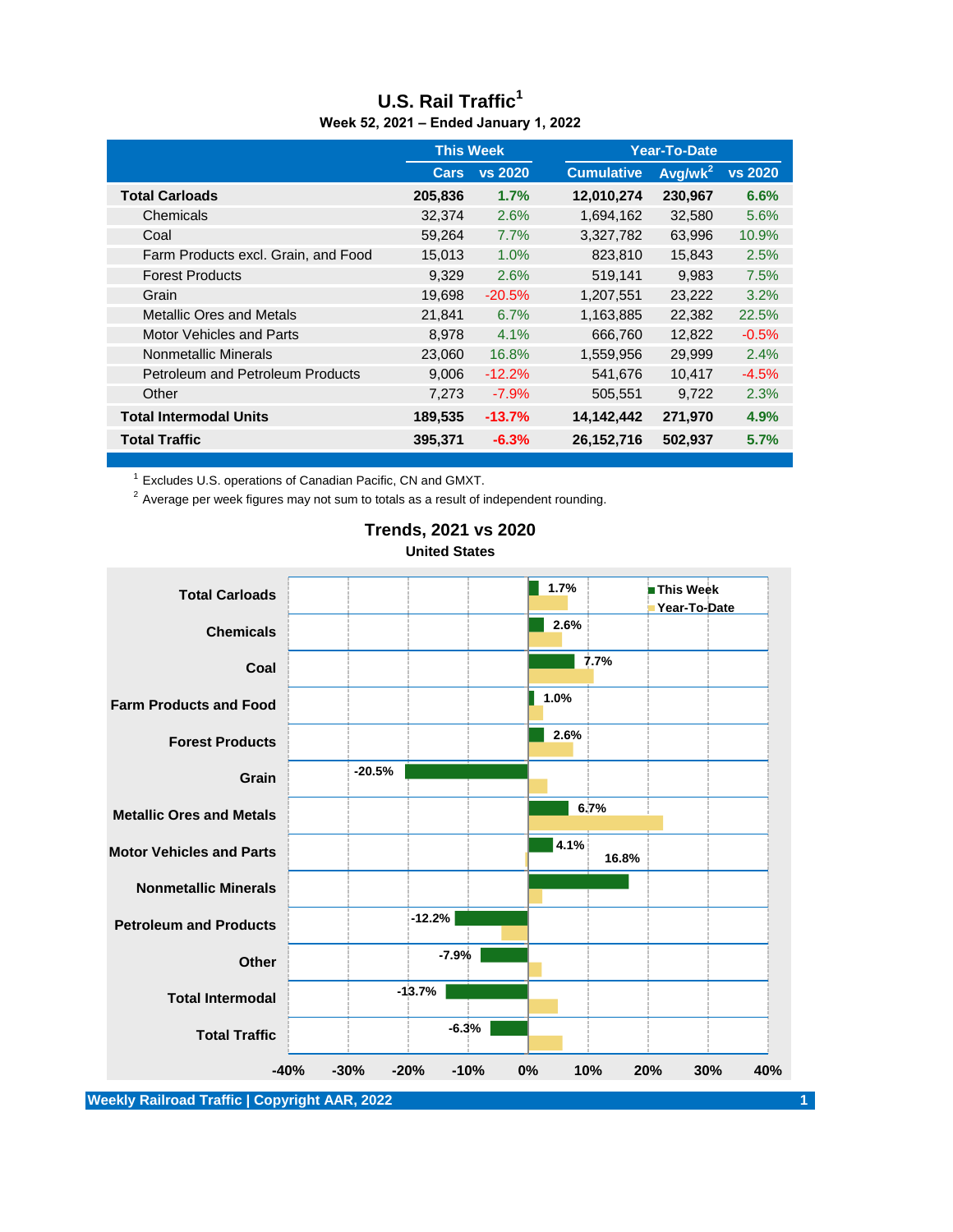## **Canadian Rail Traffic<sup>1</sup> Week 52, 2021 – Ended January 1, 2022**

|                                         | <b>This Week</b> |                | Year-To-Date      |                     |                |
|-----------------------------------------|------------------|----------------|-------------------|---------------------|----------------|
|                                         | Cars             | <b>vs 2020</b> | <b>Cumulative</b> | Avg/wk <sup>2</sup> | <b>vs 2020</b> |
| <b>Total Carloads</b>                   | 57,153           | $-23.2%$       | 3,957,952         | 76,114              | $0.0\%$        |
| Chemicals                               | 10,701           | $-9.9%$        | 623,991           | 12,000              | 1.0%           |
| Coal                                    | 3.807            | $-41.3%$       | 370,243           | 7,120               | 8.3%           |
| Farm Products excl. Grain, and Food     | 4,478            | $-47.5%$       | 359,276           | 6,909               | $-16.4%$       |
| <b>Forest Products</b>                  | 4,388            | $-25.3%$       | 327,619           | 6,300               | 0.1%           |
| Grain                                   | 5,364            | $-47.3%$       | 452,806           | 8,708               | $-8.2%$        |
| <b>Metallic Ores and Metals</b>         | 14,022           | $-3.5%$        | 799,588           | 15,377              | 5.6%           |
| <b>Motor Vehicles and Parts</b>         | 2.459            | $-3.1%$        | 209.313           | 4.025               | $-2.1%$        |
| Nonmetallic Minerals                    | 4,137            | $-10.6%$       | 303,958           | 5,845               | 11.5%          |
| <b>Petroleum and Petroleum Products</b> | 6,851            | $-16.8%$       | 430,489           | 8,279               | 5.4%           |
| Other                                   | 946              | $-38.3%$       | 80.669            | 1.551               | $-17.1%$       |
| <b>Total Intermodal Units</b>           | 47,709           | $-18.0\%$      | 3,598,325         | 69,199              | 1.3%           |
| <b>Total Traffic</b>                    | 104,862          | $-20.9\%$      | 7,556,277         | 145,313             | 0.6%           |

<sup>1</sup> Includes U.S. operations of Canadian Pacific and CN.

 $2$  Average per week figures may not sum to totals as a result of independent rounding.



#### **Trends, 2021 vs 2020 Canada**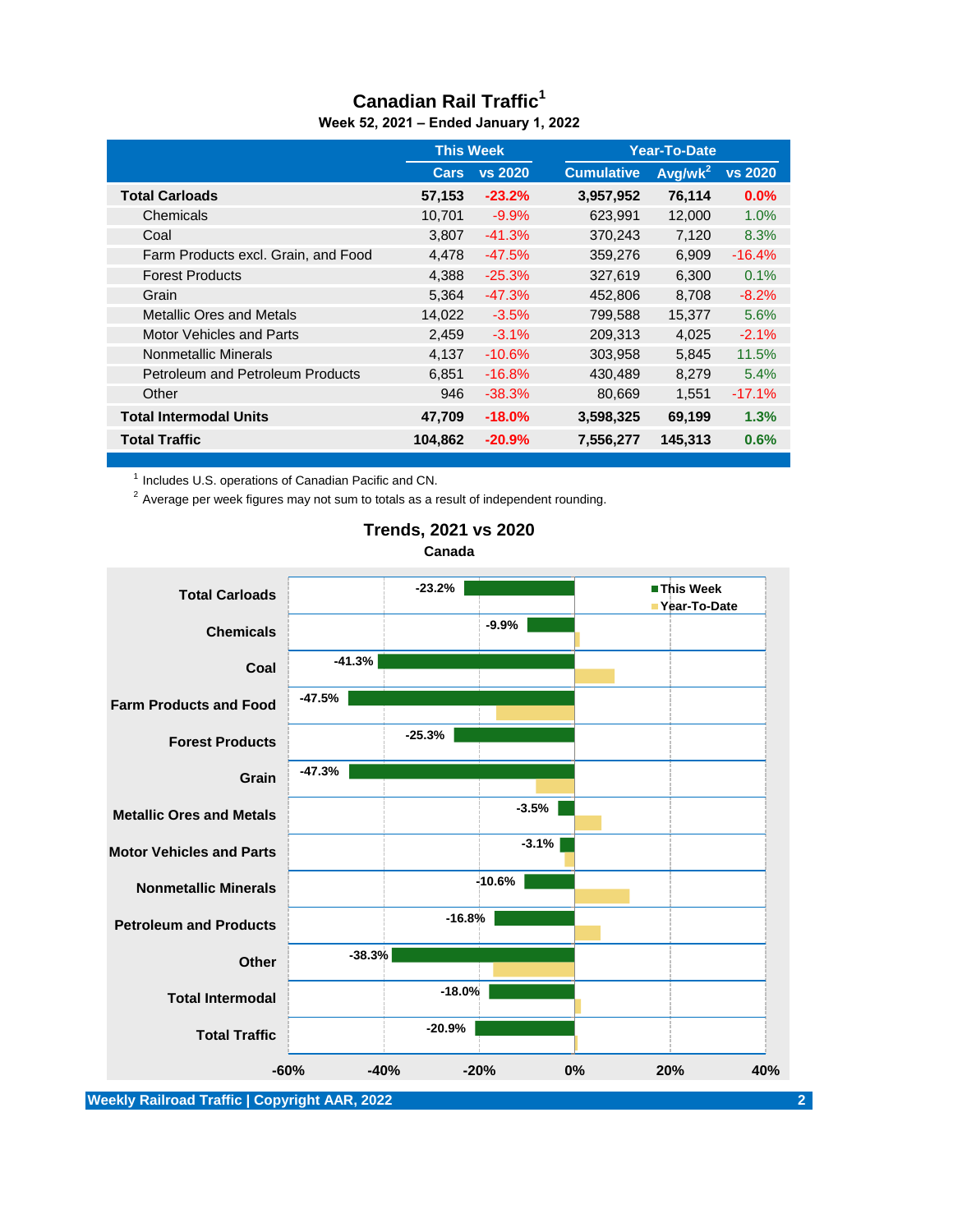#### **Mexican Rail Traffic<sup>1</sup> Week 52, 2021 – Ended January 1, 2022**

|                                         | <b>This Week</b> |                | Year-To-Date      |                     |                |
|-----------------------------------------|------------------|----------------|-------------------|---------------------|----------------|
|                                         | Cars             | <b>vs 2020</b> | <b>Cumulative</b> | Avg/wk <sup>2</sup> | <b>vs 2020</b> |
| <b>Total Carloads</b>                   | 16,422           | 30.4%          | 1,067,142         | 20,522              | 7.4%           |
| Chemicals                               | 1.040            | 51.4%          | 47,138            | 907                 | $-3.1%$        |
| Coal                                    | 130              | 2066.7%        | 3,681             | 71                  | 477.9%         |
| Farm Products excl. Grain, and Food     | 1.327            | $-2.6%$        | 116,614           | 2,243               | 1.2%           |
| <b>Forest Products</b>                  | 40               | 110.5%         | 1,103             | 21                  | 12.9%          |
| Grain                                   | 1,553            | 41.3%          | 105,364           | 2,026               | $-8.3%$        |
| <b>Metallic Ores and Metals</b>         | 4,395            | 35.1%          | 260,802           | 5,015               | 14.5%          |
| Motor Vehicles and Parts                | 2,733            | 41.0%          | 196,281           | 3,775               | 4.1%           |
| Nonmetallic Minerals                    | 3.414            | 22.1%          | 235,266           | 4.524               | 8.4%           |
| <b>Petroleum and Petroleum Products</b> | 1,138            | 5.3%           | 62,120            | 1,195               | 38.1%          |
| Other                                   | 652              | 85.2%          | 38,773            | 746                 | 10.3%          |
| <b>Total Intermodal Units</b>           | 10.944           | 20.4%          | 809,087           | 15,559              | 1.2%           |
| <b>Total Traffic</b>                    | 27,366           | 26.2%          | 1,876,229         | 36,081              | 4.7%           |

 $<sup>1</sup>$  Includes U.S. operations of GMXT.</sup>

 $2$  Average per week figures may not sum to totals as a result of independent rounding.



#### **Trends, 2021 vs 2020 Mexico**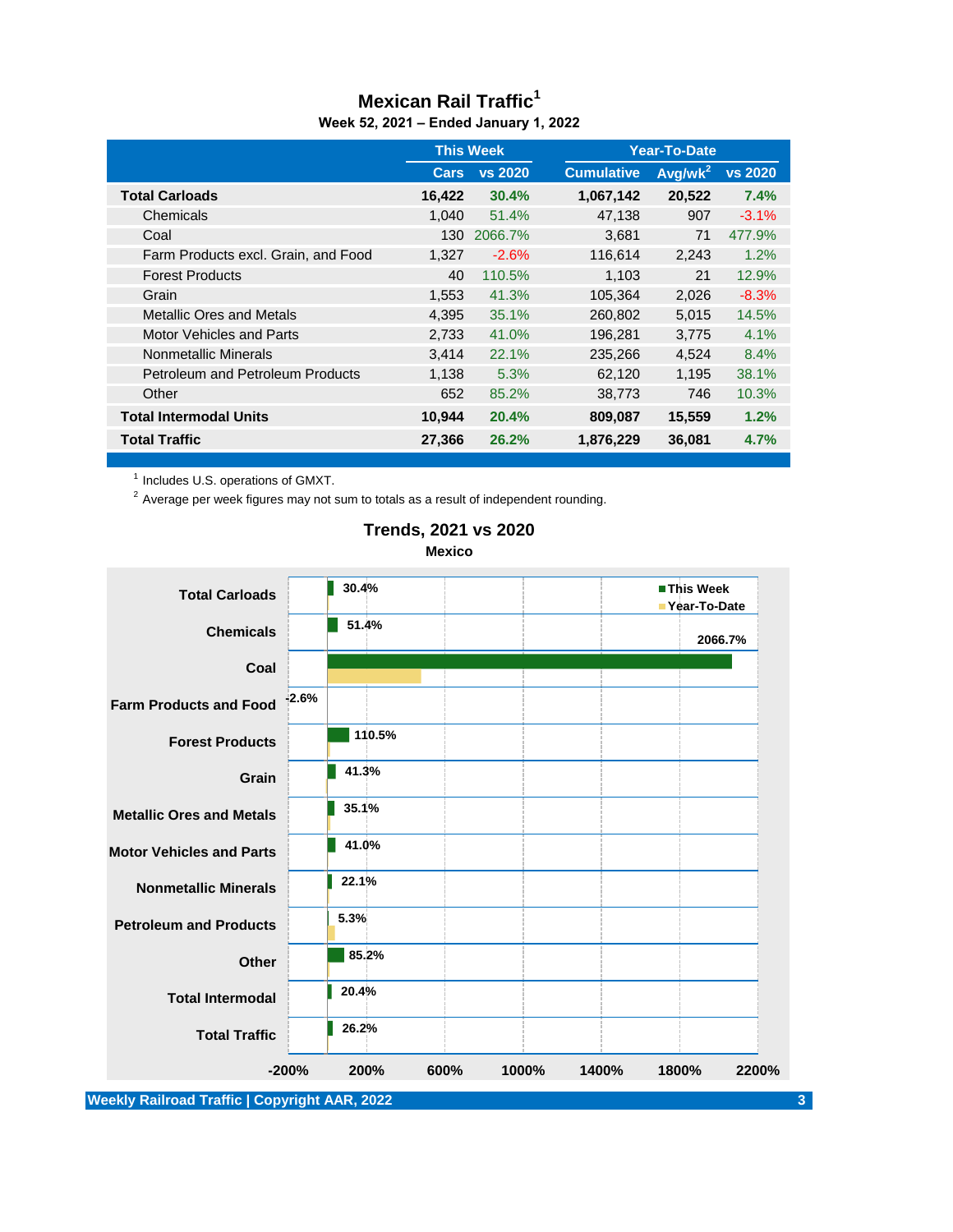# **North American Rail Traffic**

**Week 52, 2021 – Ended January 1, 2022**

|                                         | <b>This Week</b> |                | Year-To-Date      |                     |                |
|-----------------------------------------|------------------|----------------|-------------------|---------------------|----------------|
|                                         | Cars             | <b>vs 2020</b> | <b>Cumulative</b> | Avg/wk <sup>1</sup> | <b>vs 2020</b> |
| <b>Total Carloads</b>                   | 279,411          | $-3.4%$        | 17,035,368        | 327,603             | 5.0%           |
| Chemicals                               | 44,115           | 0.0%           | 2,365,291         | 45,486              | 4.2%           |
| Coal                                    | 63,201           | 2.8%           | 3,701,706         | 71,187              | 10.7%          |
| Farm Products excl. Grain, and Food     | 20,818           | $-15.9%$       | 1,299,700         | 24,994              | $-3.7%$        |
| <b>Forest Products</b>                  | 13,757           | $-8.2%$        | 847,863           | 16,305              | 4.5%           |
| Grain                                   | 26,615           | $-26.2%$       | 1,765,721         | 33,956              | $-0.7%$        |
| <b>Metallic Ores and Metals</b>         | 40,258           | 5.2%           | 2,224,275         | 42,775              | 14.9%          |
| <b>Motor Vehicles and Parts</b>         | 14,170           | 8.2%           | 1,072,354         | 20,622              | $0.0\%$        |
| Nonmetallic Minerals                    | 30,611           | 12.7%          | 2,099,180         | 40,369              | 4.3%           |
| <b>Petroleum and Petroleum Products</b> | 16,995           | $-13.2\%$      | 1,034,285         | 19,890              | 1.4%           |
| Other                                   | 8.871            | $-9.4%$        | 624,993           | 12.019              | $-0.3%$        |
| <b>Total Intermodal Units</b>           | 248,188          | $-13.5%$       | 18,549,854        | 356,728             | 4.0%           |
| <b>Total Traffic</b>                    | 527,599          | $-8.4%$        | 35,585,222        | 684,331             | 4.5%           |

 $1$  Average per week figures may not sum to totals as a result of independent rounding.



## **Trends, 2021 vs 2020 North America**